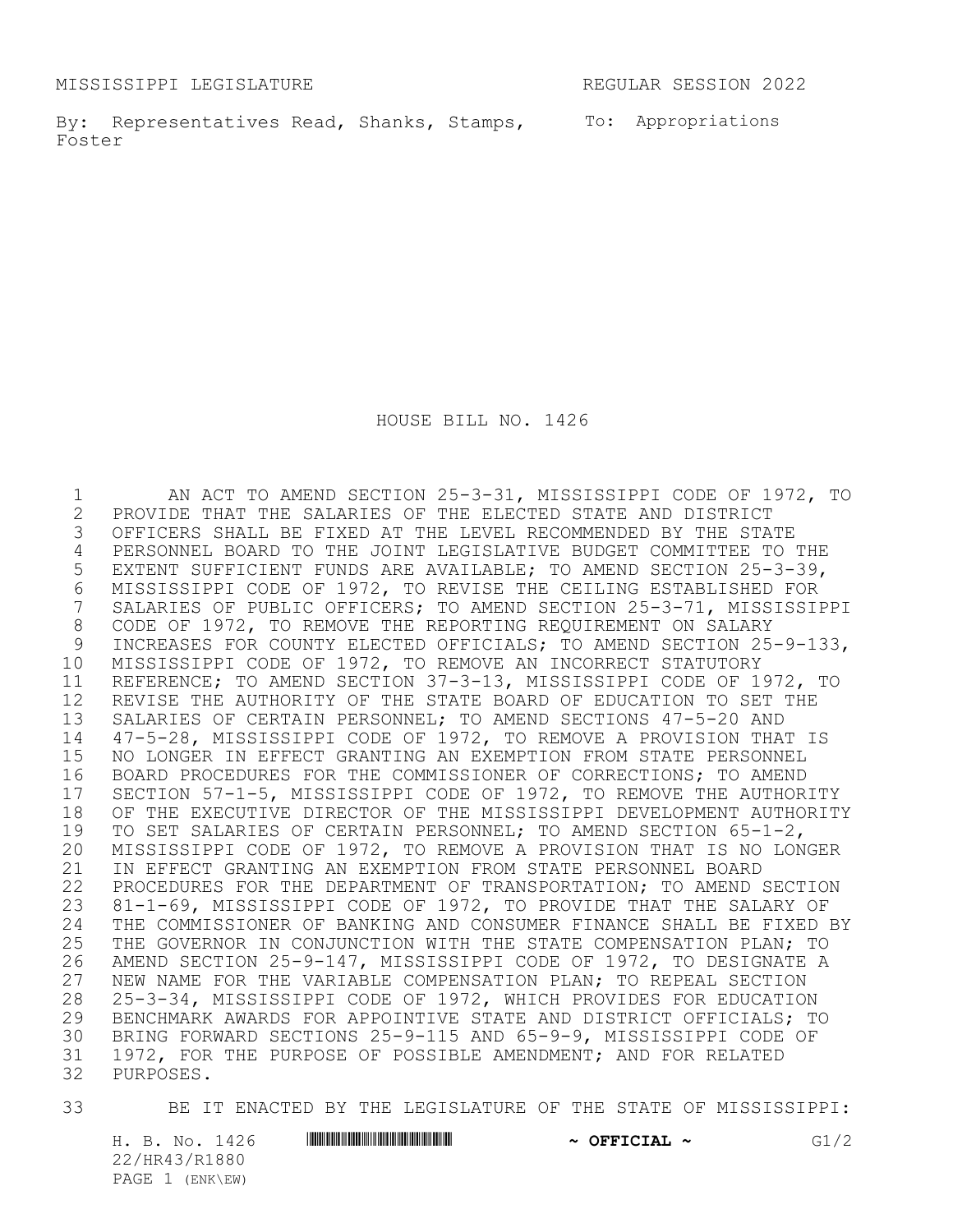| 34 | SECTION 1. Section 25-3-31, Mississippi Code of 1972, is          |  |  |
|----|-------------------------------------------------------------------|--|--|
| 35 | amended as follows:                                               |  |  |
| 36 | 25-3-31. (1) The annual salaries of the following elected         |  |  |
| 37 | state and district officers are fixed as follows:                 |  |  |
| 38 |                                                                   |  |  |
| 39 | Attorney General 108,960.00                                       |  |  |
| 40 | Secretary of State 90,000.00                                      |  |  |
| 41 | 90,000.00<br>Commissioner of Insurance                            |  |  |
| 42 | 90,000.00                                                         |  |  |
| 43 | 90,000.00<br>State Auditor of Public Accounts                     |  |  |
| 44 | 90,000.00<br>Commissioner of Agriculture and Commerce             |  |  |
| 45 | Transportation Commissioners<br>78,000.00                         |  |  |
| 46 |                                                                   |  |  |
| 47 | If the person serving as Governor on December 31, 2003, is        |  |  |
| 48 | reelected to the Office of Governor for the term beginning in the |  |  |
| 49 | year 2004, he may choose not to receive the salary increase       |  |  |
| 50 | authorized by this section, but to receive, instead, an annual    |  |  |
| 51 | salary of One Hundred One Thousand Eight Hundred Dollars          |  |  |
| 52 | (\$101,800.00) during his new term of office by filing a written  |  |  |
| 53 | request with the Department of Finance and Administration.        |  |  |
| 54 | (2) Beginning July 1, 2022, and every four (4) years              |  |  |
| 55 | thereafter, the annual salaries of the elected state and district |  |  |
| 56 | officers in subsection (1) of this section shall be fixed at the  |  |  |
| 57 | level of compensation recommended by the State Personnel Board to |  |  |
| 58 | the Joint Legislative Budget Committee for the Legislative Budget |  |  |
|    | H. B. No. 1426<br>$\sim$ OFFICIAL $\sim$                          |  |  |

22/HR43/R1880 PAGE 2 (ENK\EW)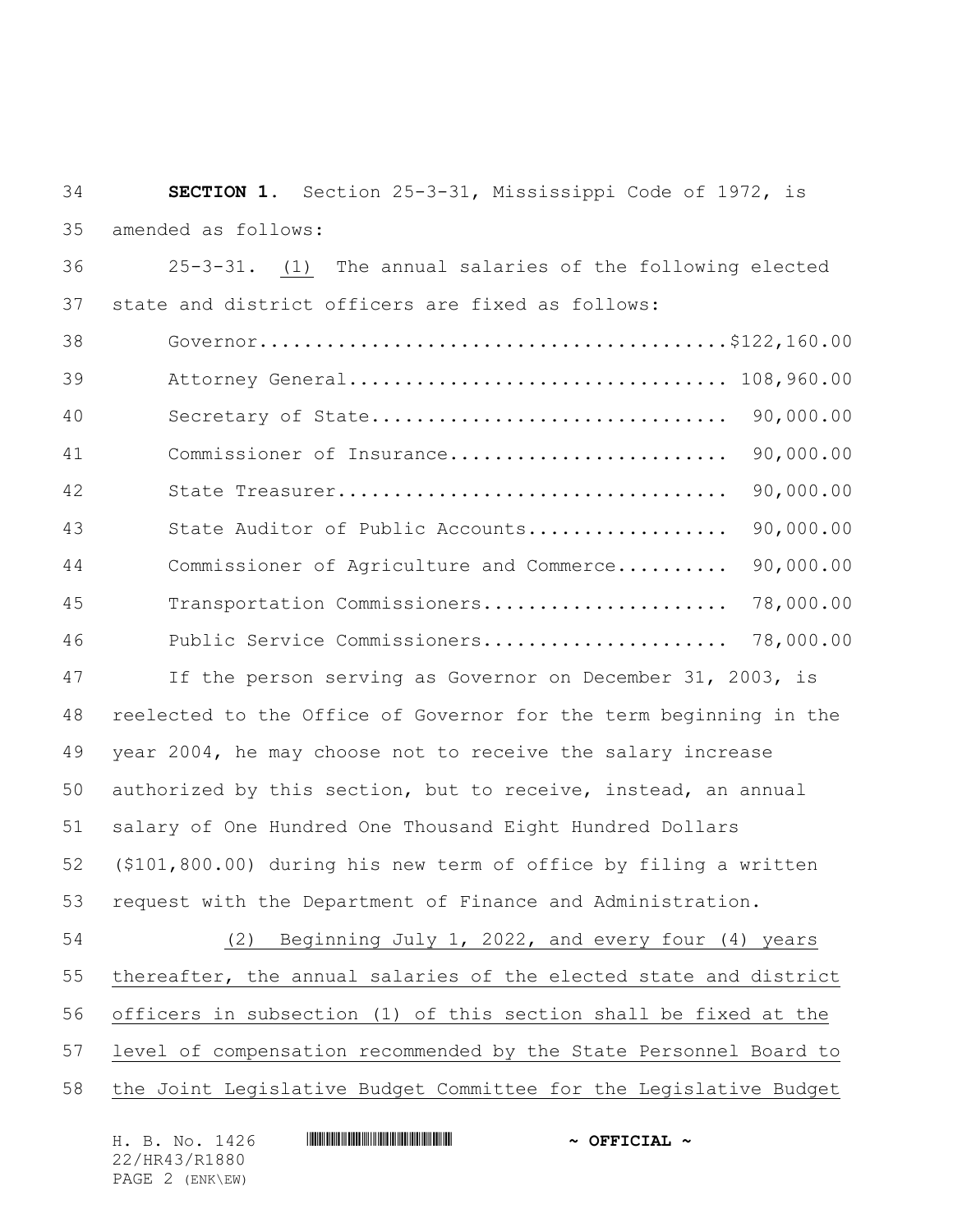Recommendation for the requisite fiscal year terms after examination and evaluation of the neighboring states and relevant economic data, to the extent that sufficient funds are available. The annual salaries fixed in accordance with this subsection (2) shall not become effective until the commencement of the next immediately succeeding term of office. (3) To assist the elected state and district officers in subsection (1) of this section in efficiently performing the official duties imposed upon him by law, he may employ suitable and competent persons who possess the professional skill and expert knowledge needed to fulfill those duties. The State Personnel Board, based upon its findings of fact, shall exempt those persons from the provisions of Section 25-3-39 when the acquisition of such professional services is precluded based upon the prevailing wage in the relevant labor market. This subsection (3) shall stand repealed on July 1, 2024. **SECTION 2.** Section 25-3-39, Mississippi Code of 1972, is amended as follows:

## **[Beginning July 1, 2022, through December 31, 2023, this section shall read as follows:]**

 25-3-39. (1) (a) Except as otherwise provided in this section, no public officer, public employee, administrator, or executive head of any arm or agency of the state, in the executive branch of government, shall be paid **\* \* \*** an annual salary **\* \* \*** greater than one hundred fifty percent (150%) of the salary fixed

| H. B. No. 1426  | $\sim$ OFFICIAL $\sim$ |
|-----------------|------------------------|
| 22/HR43/R1880   |                        |
| PAGE 3 (ENK\EW) |                        |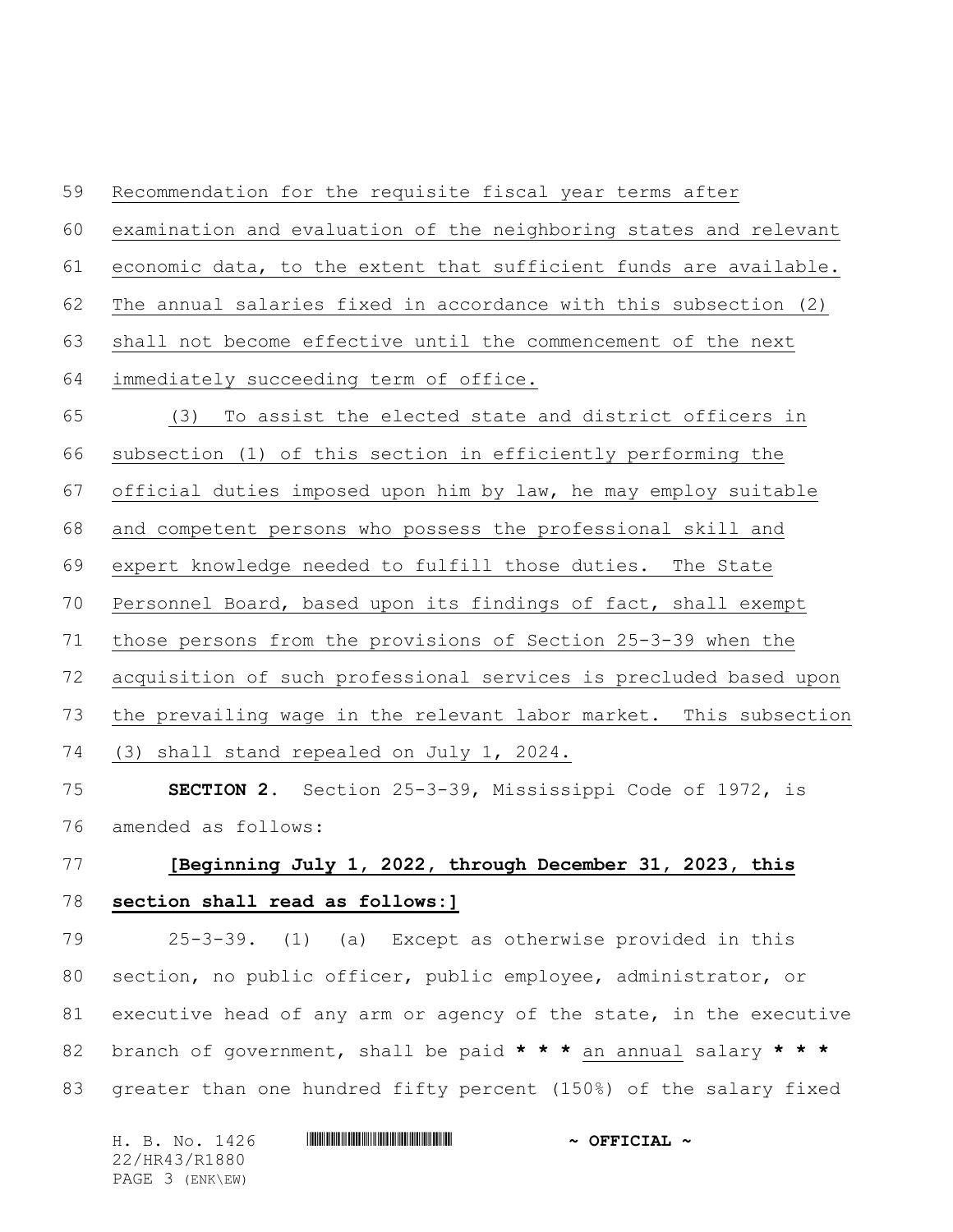in Section 25-3-31 for the Governor, nor shall the salary of any public officer, public employee, administrator, or executive head of any arm or agency of the state, in the executive branch of 87 government, be supplemented with any funds from any source, including federal or private funds. Such salaries shall be completely paid by the state. All academic officials, members of the teaching staffs and employees of the state institutions of higher learning, the Mississippi Community College Board, and community and junior colleges, and licensed physicians who are public employees, shall be exempt from this subsection. All professional employees who hold a bachelor's degree or more advanced degree from an accredited four-year college or university or a certificate or license issued by a state licensing board, commission or agency and who are employed by the Department of Mental Health shall be exempt from this subsection if the State Personnel Board approves the exemption. The Commissioner of Child Protection Services is exempt from this subsection. From and after July 1, 2018, the Executive Director of the Public Employees' Retirement System and the Chief Investment Officer of the Public Employees' Retirement System shall be exempt from this subsection.

 (b) The Governor shall fix the annual salary of the Executive Director of the Mississippi Development Authority, the annual salary of the Commissioner of Child Protection Services, and the annual salary of the Chief of Staff of the Governor's

H. B. No. 1426 \*HR43/R1880\* **~ OFFICIAL ~** 22/HR43/R1880 PAGE 4 (ENK\EW)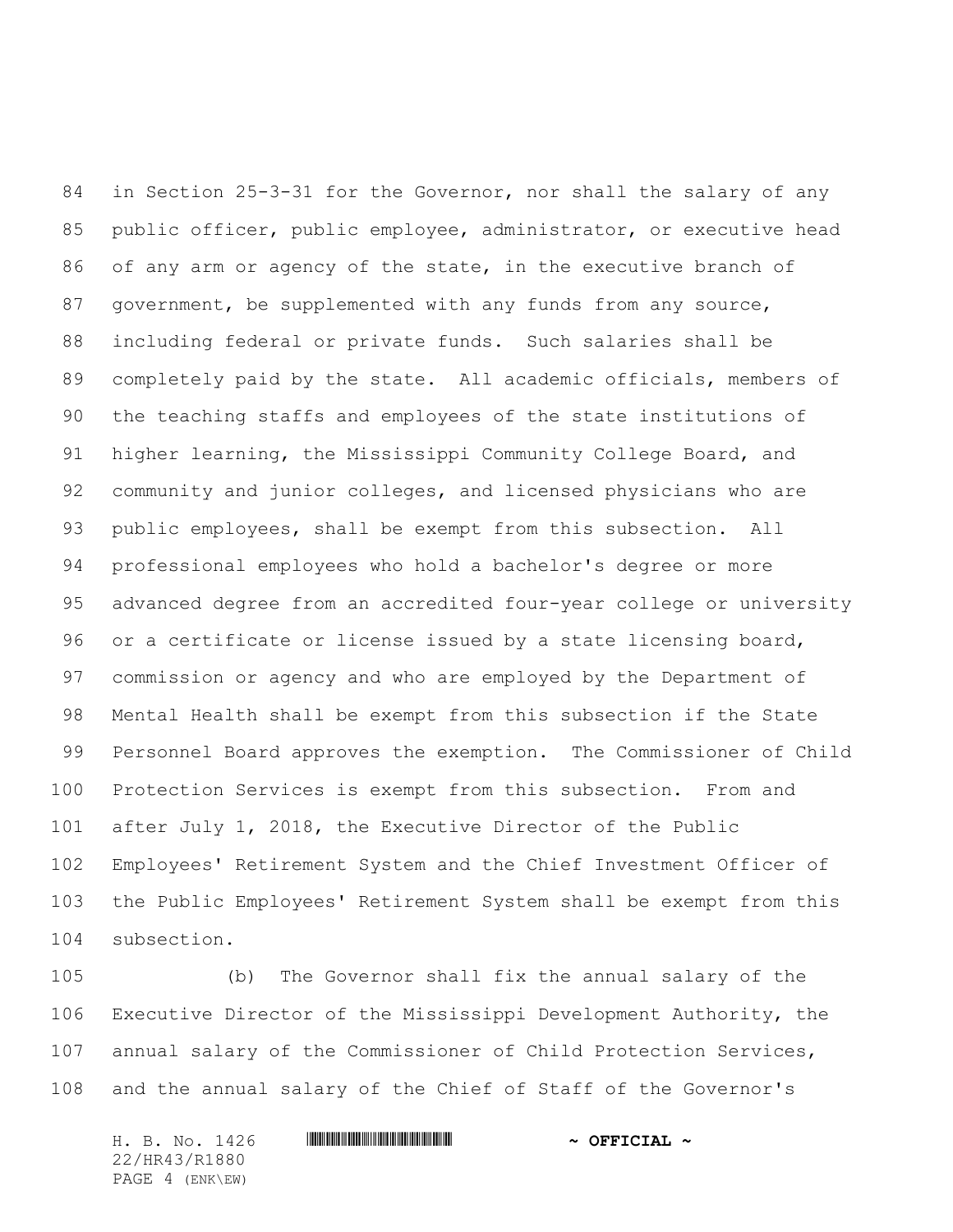Office. The salary of the Governor's Chief of Staff shall not be greater than one hundred fifty percent (150%) of the salary of the Governor and shall be completely paid by the state without supplementation from another source. The salary of the Executive Director of the Mississippi Development Authority may be greater than one hundred fifty percent (150%) of the salary of the Governor and may be supplemented with funds from any source, including federal or private funds; however, any state funds used to pay the salary of the Executive Director of the Mississippi Development Authority shall not exceed one hundred fifty percent (150%) of the salary of the Governor. If the executive director's salary is supplemented with private funds, the Mississippi Development Authority shall publish on its website the amount of the supplement and the name of the donor of the private funds.

 (2) No public officer, employee or administrator shall be paid a salary or compensation, directly or indirectly, in excess of the salary authorized to be paid the executive head of the state agency or department in which he is employed. The State Personnel Board, based upon its findings of fact, may exempt physicians and actuaries from this subsection when the acquisition of such professional services is precluded based on the prevailing wage in the relevant labor market.

 (3) The executive head of any state agency or department appointed by the Governor, in such executive head's discretion,

22/HR43/R1880 PAGE 5 (ENK\EW)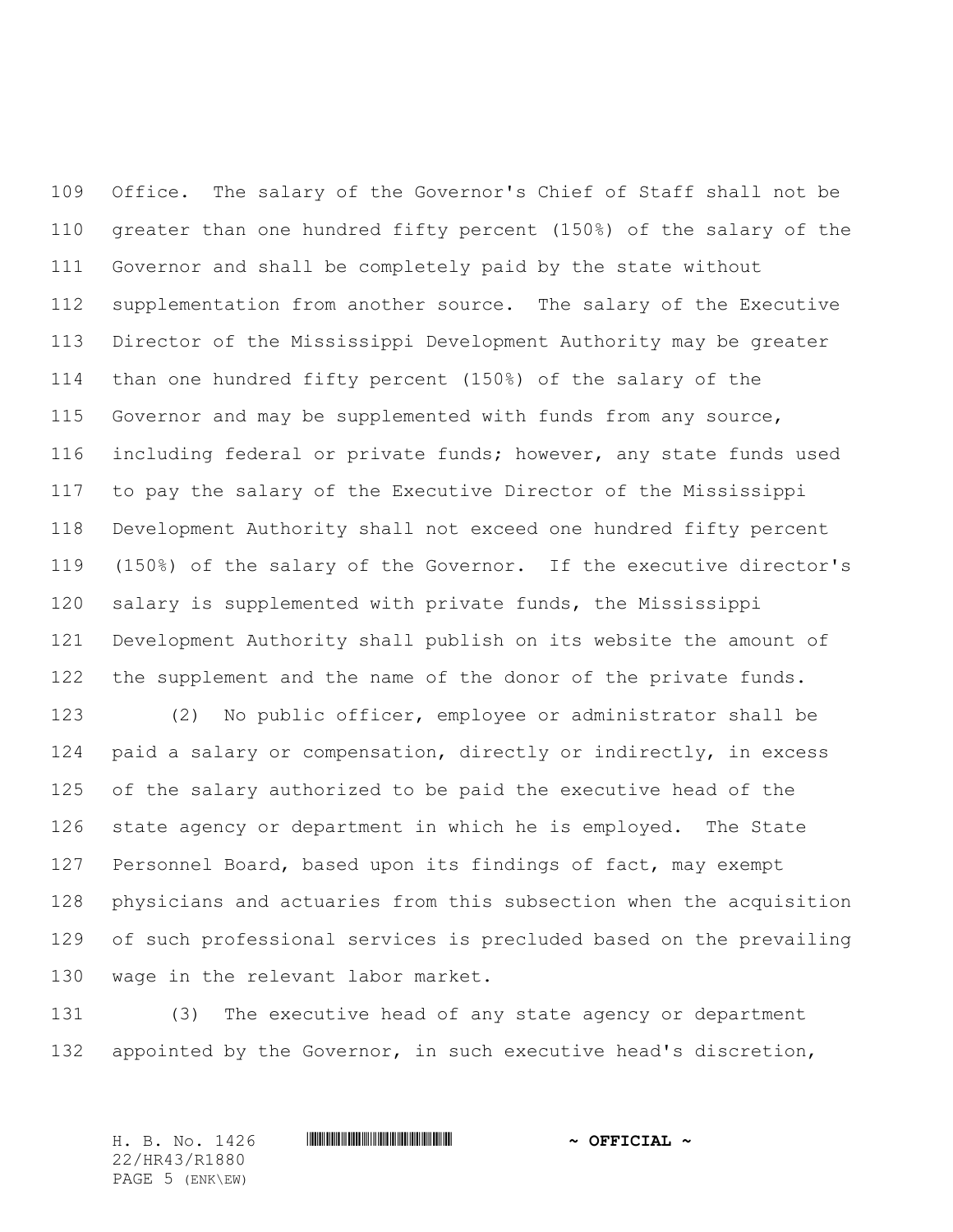may waive all or any portion of the salary or compensation lawfully established for the position.

## **[Beginning January 1, 2024, this section shall read as follows:]**

 25-3-39. **\* \* \*** (1) (a) Except as otherwise provided in this section, no public officer, public employee, administrator, 139 or executive head of any arm or agency of the state, in the executive branch of government, shall be paid an annual salary greater than one hundred twenty-five percent (125%) of the salary fixed in Section 25-3-31 for the Governor, nor shall the salary of any public officer, public employee, administrator, or executive head of any arm or agency of the state, in the executive branch of government, be supplemented with any funds from any source, including federal or private funds. Such salaries shall be completely paid by the state. All academic officials, members of the teaching staffs and employees of the state institutions of higher learning, the Mississippi Community College Board, and community and junior colleges, and licensed physicians who are public employees, shall be exempt from this subsection. All professional employees who hold a bachelor's degree or more advanced degree from an accredited four-year college or university 154 or a certificate or license issued by a state licensing board, commission or agency and who are employed by the Department of Mental Health shall be exempt from this subsection if the State Personnel Board approves the exemption. The Commissioner of Child

22/HR43/R1880 PAGE 6 (ENK\EW)

H. B. No. 1426 **HR444 EXECUTE:**  $\sim$  OFFICIAL ~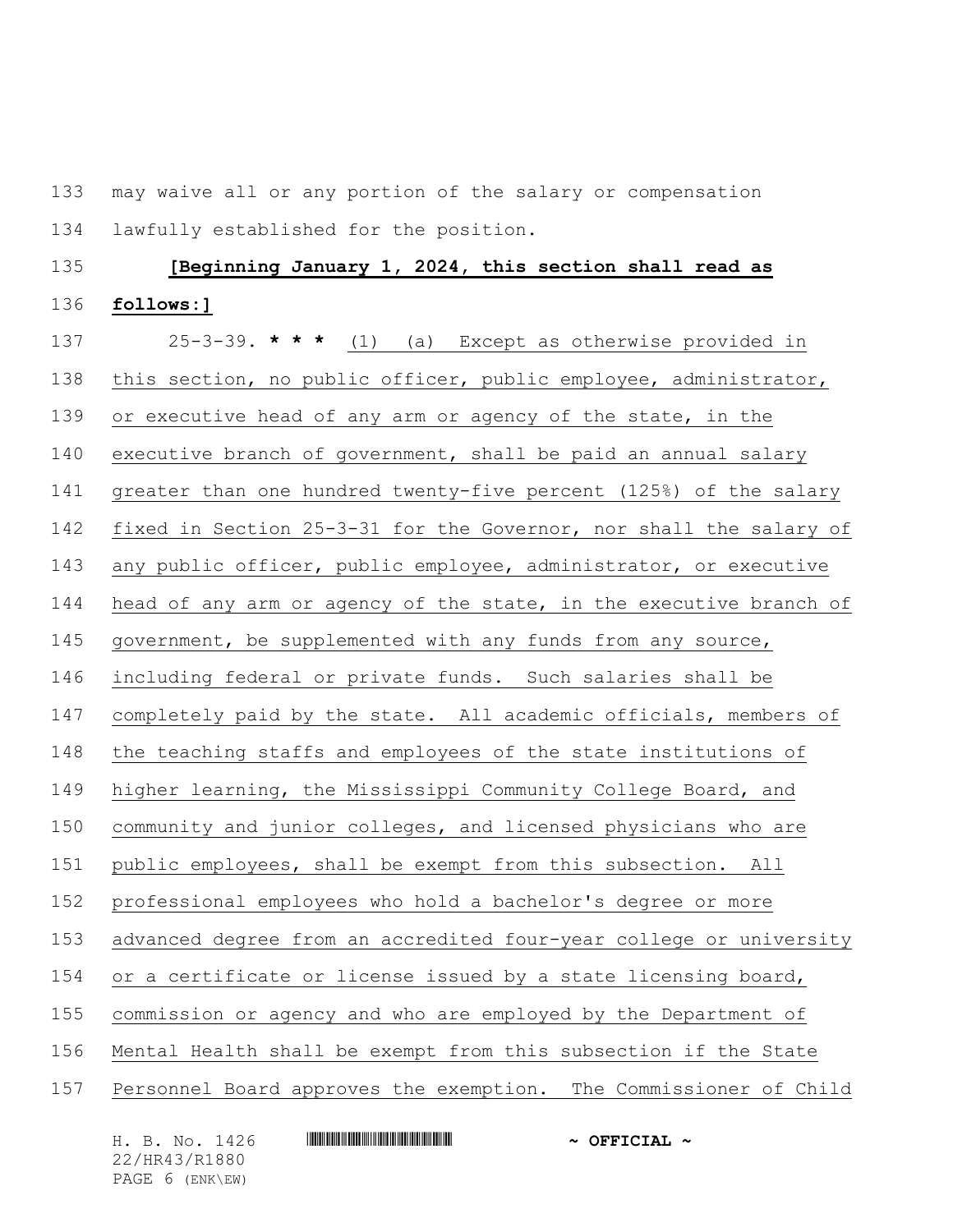Protection Services is exempt from this subsection. The Executive Director of the Public Employees' Retirement System and the Chief Investment Officer of the Public Employees' Retirement System 161 shall be exempt from this subsection.

 (b) The Governor shall fix the annual salary of the Executive Director of the Mississippi Development Authority, the annual salary of the Commissioner of Child Protection Services, and the annual salary of the Chief of Staff of the Governor's office. The salary of the Governor's Chief of Staff shall not be greater than one hundred twenty-five percent (125%) of the salary of the Governor and shall be completely paid by the state without supplementation from another source. The salary of the Executive Director of the Mississippi Development Authority may be greater than one hundred twenty-five percent (125%) of the salary of the Governor and may be supplemented with funds from any source, 173 including federal or private funds; however, any state funds used to pay the salary of the Executive Director of the Mississippi Development Authority shall not exceed one hundred twenty-five percent (125%) of the salary of the Governor. If the executive director's salary is supplemented with private funds, the Mississippi Development Authority shall publish on its website the amount of the supplement and the name of the donor of the private funds. (2) No public officer, employee or administrator shall be paid a salary or compensation, directly or indirectly, in excess

H. B. No. 1426 **HR444 EXECUTE:**  $\sim$  OFFICIAL ~ 22/HR43/R1880 PAGE 7 (ENK\EW)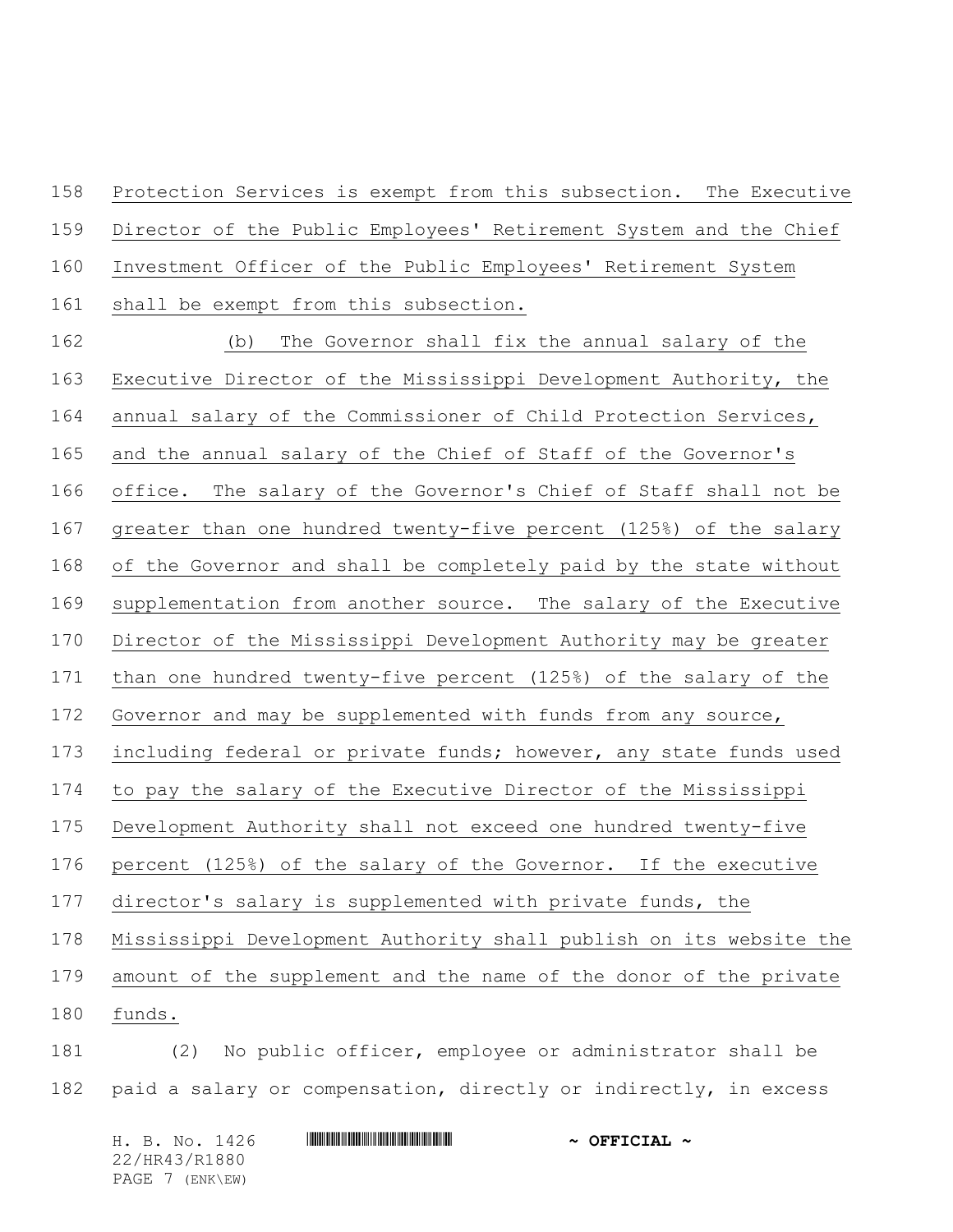of the salary authorized to be paid the executive head of the state agency or department in which he is employed. The State Personnel Board, based upon its findings of fact, may exempt physicians and actuaries from this subsection when the acquisition of such professional services is precluded based on the prevailing wage in the relevant labor market.

 (3) The executive head of any state agency or department appointed by the Governor, in such executive head's discretion, may waive all or any portion of the salary or compensation lawfully established for the position.

 **SECTION 3.** Section 25-3-71, Mississippi Code of 1972, is amended as follows:

 25-3-71. The State Personnel Board shall prepare a written legislative report to be submitted to the members of the Mississippi Legislature on December 1, 1988, and on December 1 of every year thereafter, making recommendations on any salary increases and the amounts deemed necessary for all state **\* \* \*** elected officials and state appointed officials whose salaries are established by statute.

 **SECTION 4.** Section 25-9-133, Mississippi Code of 1972, is amended as follows:

 25-9-133. (1) The board shall recommend policies and procedures for the efficient and economical use of employment positions. The board shall report to the State Fiscal Management Board and the Legislative Budget Office recommendations for the

H. B. No. 1426 \*HR43/R1880\* **~ OFFICIAL ~** 22/HR43/R1880 PAGE 8 (ENK\EW)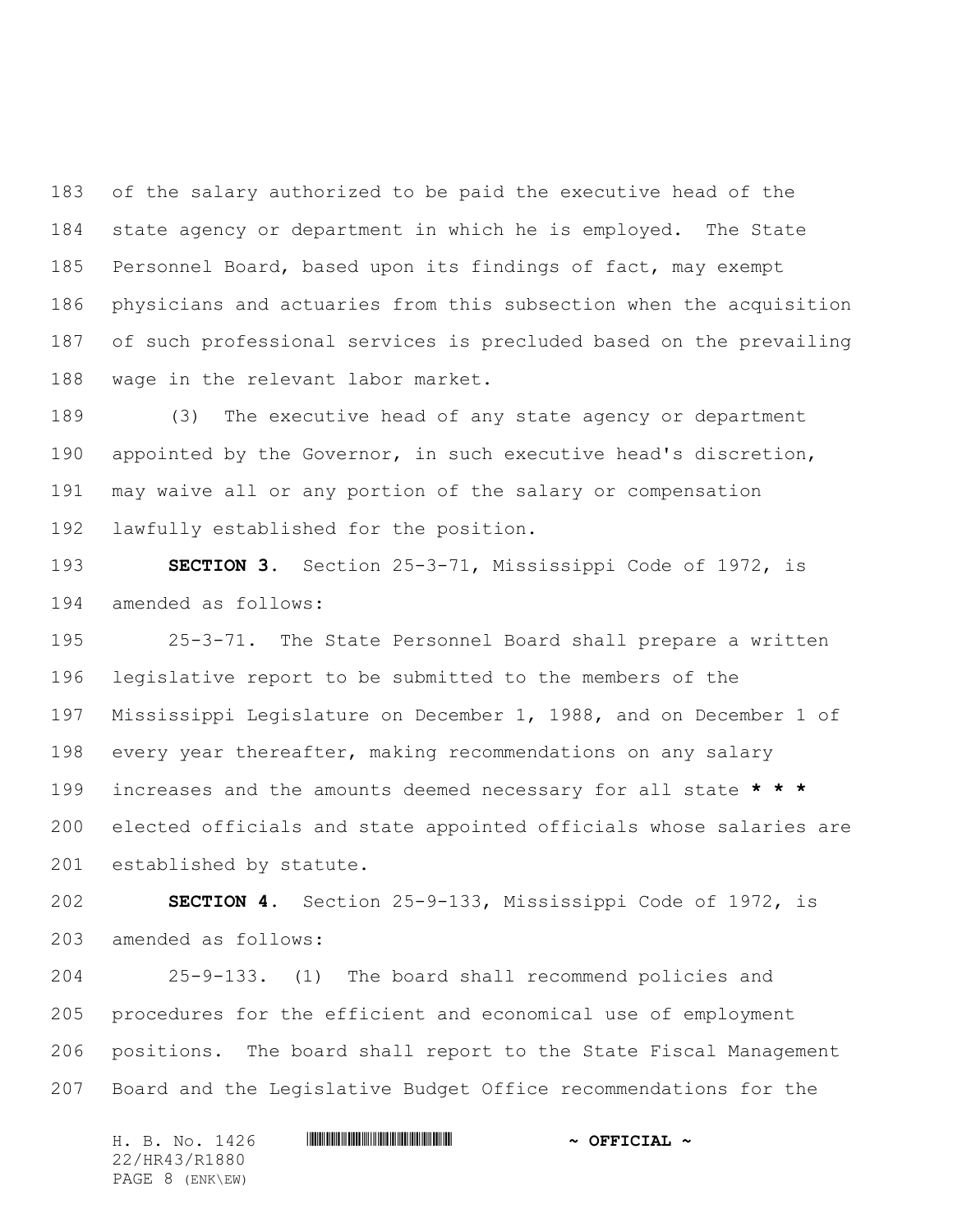number of employment positions and costs within each department, agency or institution. Such recommendation shall include the job title and salary of each position. The board shall conduct periodic position audits within each department, agency or institution to ensure the effective and efficient use of all personnel resources and to determine compliance with organization and staffing plans by agencies **\* \* \***.

 (2) No person shall be employed by any agency for any period for any purpose except in an employment position authorized by legislative appropriation or by the body authorized by law to escalate budgets and approve employment positions under the guidelines established by the Legislature. Each employment position so authorized shall be classified and assigned a pay 221 range on the basis of actual job content, according to the State Classification Plan.

 **SECTION 5.** Section 37-3-13, Mississippi Code of 1972, is amended as follows:

 37-3-13. **\* \* \*** The deputy superintendents, associate superintendents and directors shall be selected by and hold office subject to the will of the State Superintendent of Public Education subject to the approval of the State Board of Education. All other personnel shall be competitively appointed by the State Superintendent and shall be dismissed only for cause in accordance with the rules and regulations of the State Personnel Board. The State Board of Education shall set the salary of **\* \* \*** the members

H. B. No. 1426 \*HR43/R1880\* **~ OFFICIAL ~** 22/HR43/R1880 PAGE 9 (ENK\EW)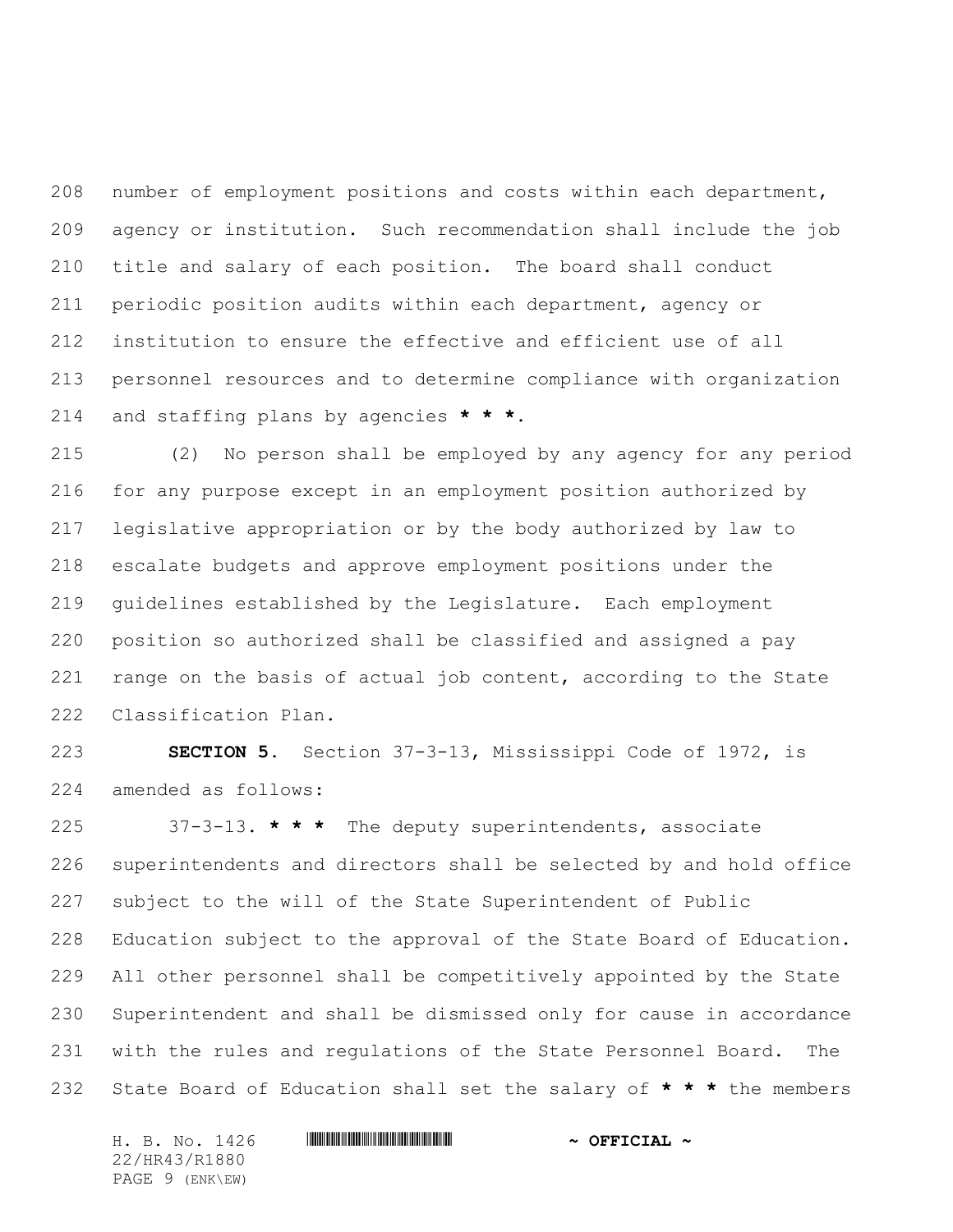of the teaching staffs and employees of the Mississippi School of the Arts, the Mississippi School for the Blind, the Mississippi School for the Deaf, and the Mississippi School for Math and 236 Sciences. The State Superintendent, subject to the approval of the State Personnel Board, shall fix the amount of compensation of all other employees of the State Department of Education. All salaries, compensation or expenses of any of the personnel of the department shall be paid upon the requisition of the State Superintendent of Public Education and warrant issued thereunder by the State Auditor out of funds appropriated by the Legislature in a lump sum upon the basis of budgetary requirements submitted by the Superintendent of Education or out of funds otherwise made available. The entire expense of administering the department shall never exceed the amount appropriated therefor, plus funds 247 received from other sources other than state appropriations. For a violation of this provision, the superintendent shall be liable, and he and the sureties on his bond shall be required to restore any such excess.

**\* \* \***

 **SECTION 6.** Section 47-5-20, Mississippi Code of 1972, is amended as follows:

 47-5-20. The commissioner shall have the following powers and duties:

(a) To establish the general policy of the department;

H. B. No. 1426 \*HR43/R1880\* **~ OFFICIAL ~** 22/HR43/R1880 PAGE 10 (ENK\EW)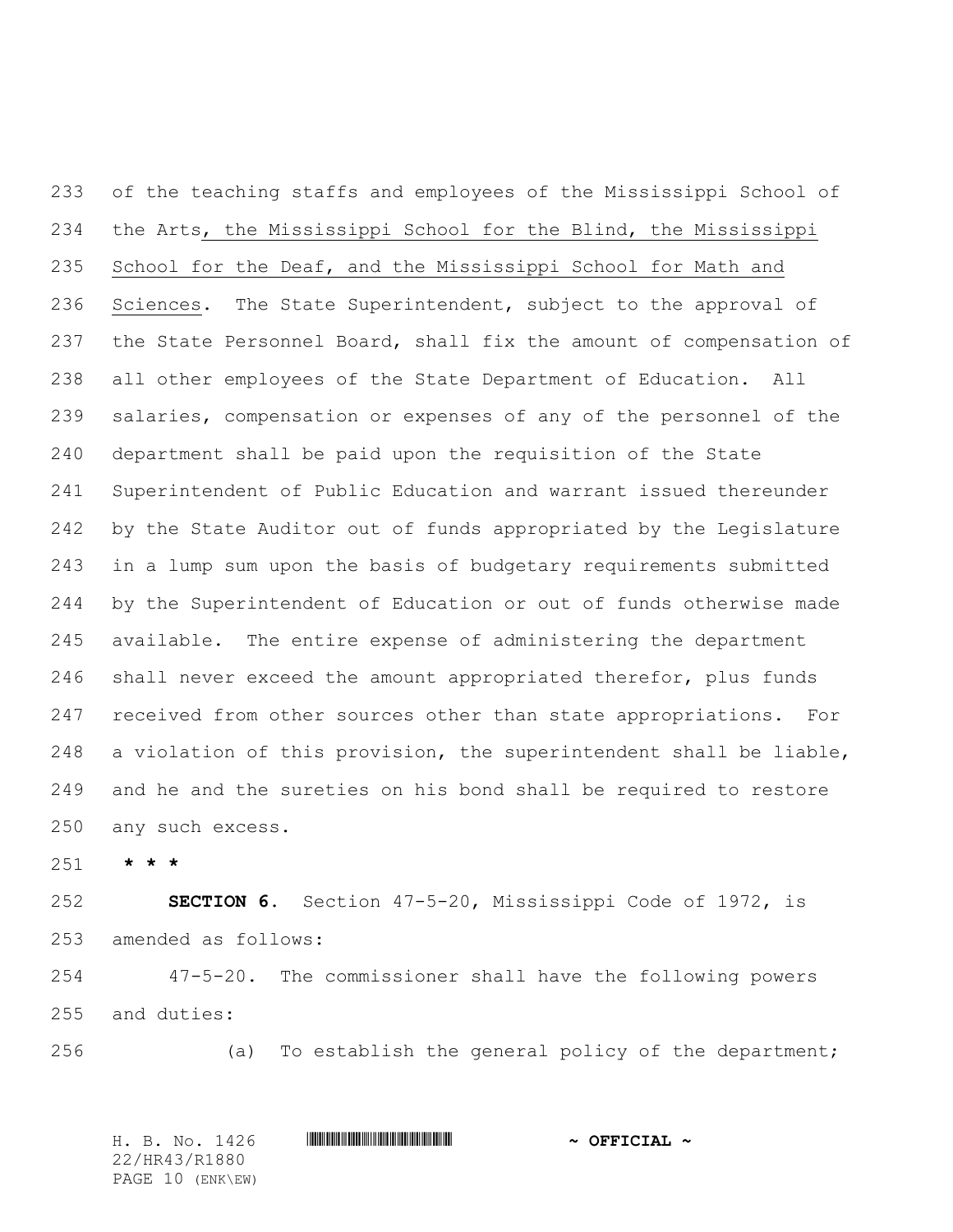(b) To approve proposals for the location of new facilities, for major renovation activities, and for the creation of new programs and divisions within the department as well as for the abolition of the same; provided, however, that the commissioner shall approve the location of no new facility unless the board of supervisors of the county or the governing authorities of the municipality in which the new facility is to be located shall have had the opportunity with at least sixty (60) days' prior notice to disapprove the location of the proposed facility. If either the board of supervisors or the governing authorities shall disapprove the facility, it shall not be located in that county or municipality. Said notice shall be made by certified mail, return receipt requested, to the members of the board or governing authorities and to the clerk thereof;

 (c) Except as otherwise provided or required by law, to open bids and approve the sale of any products or manufactured goods by the department according to applicable provisions of law regarding bidding and sale of state property, and according to rules and regulations established by the State Fiscal Management Board; **\* \* \***

 (d) To adopt administrative rules and regulations including, but not limited to, offender transfer procedures, award of administrative earned time, personnel procedures, employment practices.

**\* \* \***

22/HR43/R1880 PAGE 11 (ENK\EW)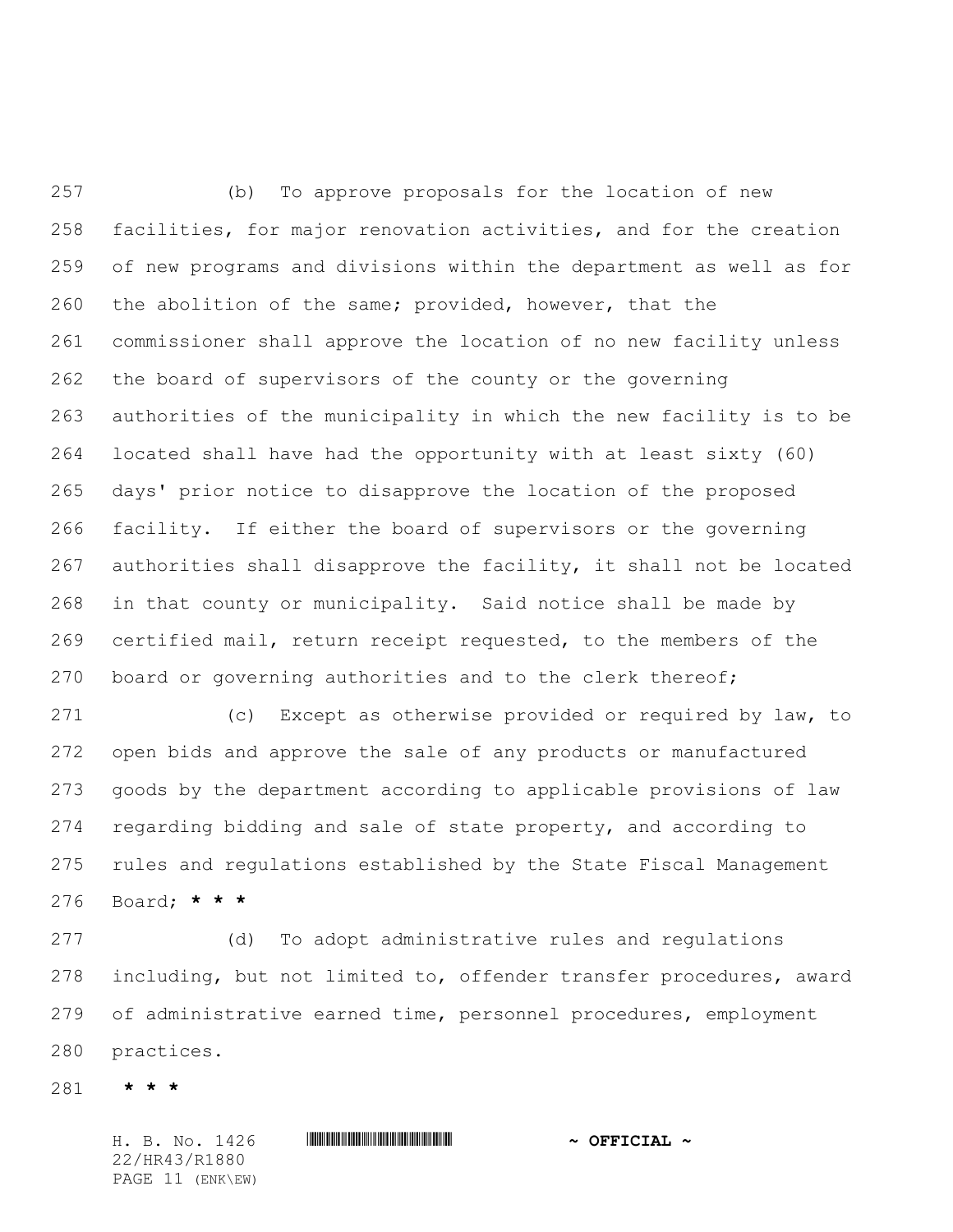**SECTION 7.** Section 47-5-28, Mississippi Code of 1972, is amended as follows:

 47-5-28. The commissioner shall have the following powers and duties:

 (a) To implement and administer laws and policy relating to corrections and coordinate the efforts of the department with those of the federal government and other state departments and agencies, county governments, municipal governments, and private agencies concerned with providing offender services;

 (b) To establish standards, in cooperation with other state agencies having responsibility as provided by law, provide technical assistance, and exercise the requisite supervision as it relates to correctional programs over all state-supported adult correctional facilities and community-based programs;

 (c) To promulgate and publish such rules, regulations and policies of the department as are needed for the efficient government and maintenance of all facilities and programs in accord insofar as possible with currently accepted standards of 301 adult offender care and treatment;

 (d) To provide the Parole Board with suitable and sufficient office space and support resources and staff necessary to **\* \* \*** conduct Parole Board business under the guidance of the Chairman of the Parole Board;

22/HR43/R1880 PAGE 12 (ENK\EW)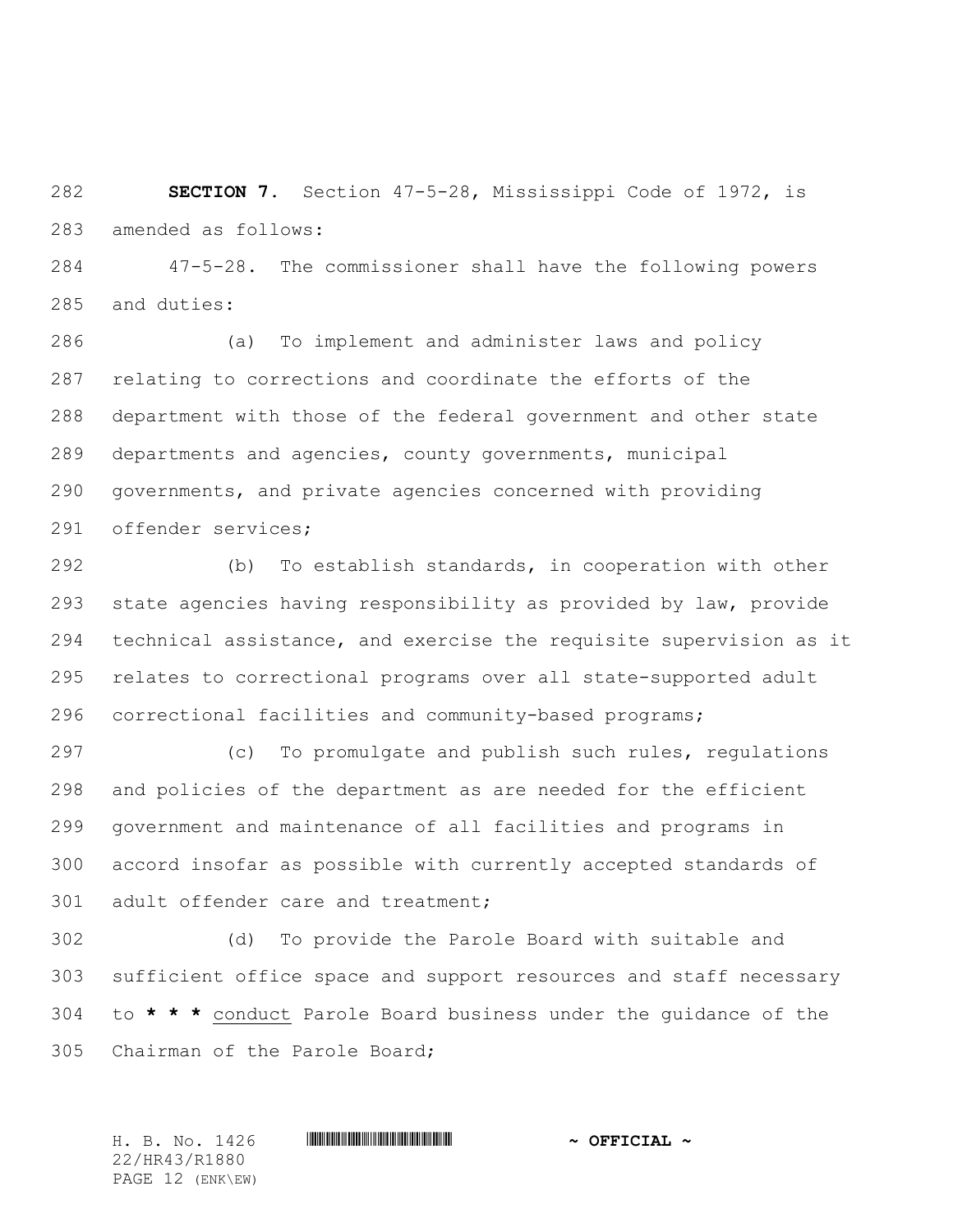(e) To contract for transitional reentry center beds that will be used as noncorrections housing for offenders released from the department on parole, probation or post-release supervision but do not have appropriate housing available upon release. At least one hundred (100) but no more than eight hundred (800) transitional reentry center beds contracted by the department and chosen by the Parole Board shall be available for the Parole Board to place parolees without appropriate housing;

 (f) To designate deputy commissioners while performing their officially assigned duties relating to the custody, control, transportation, recapture or arrest of any offender within the jurisdiction of the department or any offender of any jail, penitentiary, public workhouse or overnight lockup of the state or any political subdivision thereof not within the jurisdiction of the department, to the status of peace officers anywhere in the state in any matter relating to the custody, control, transportation or recapture of such offender, and shall have the status of law enforcement officers and peace officers as contemplated by Sections 45-6-3, 97-3-7 and 97-3-19.

 For the purpose of administration and enforcement of this chapter, deputy commissioners of the Mississippi Department of Corrections, who are certified by the Mississippi Board on Law Enforcement Officer Standards and Training, have the powers of a law enforcement officer of this state. Such powers shall include to make arrests and to serve and execute search warrants and other

22/HR43/R1880 PAGE 13 (ENK\EW)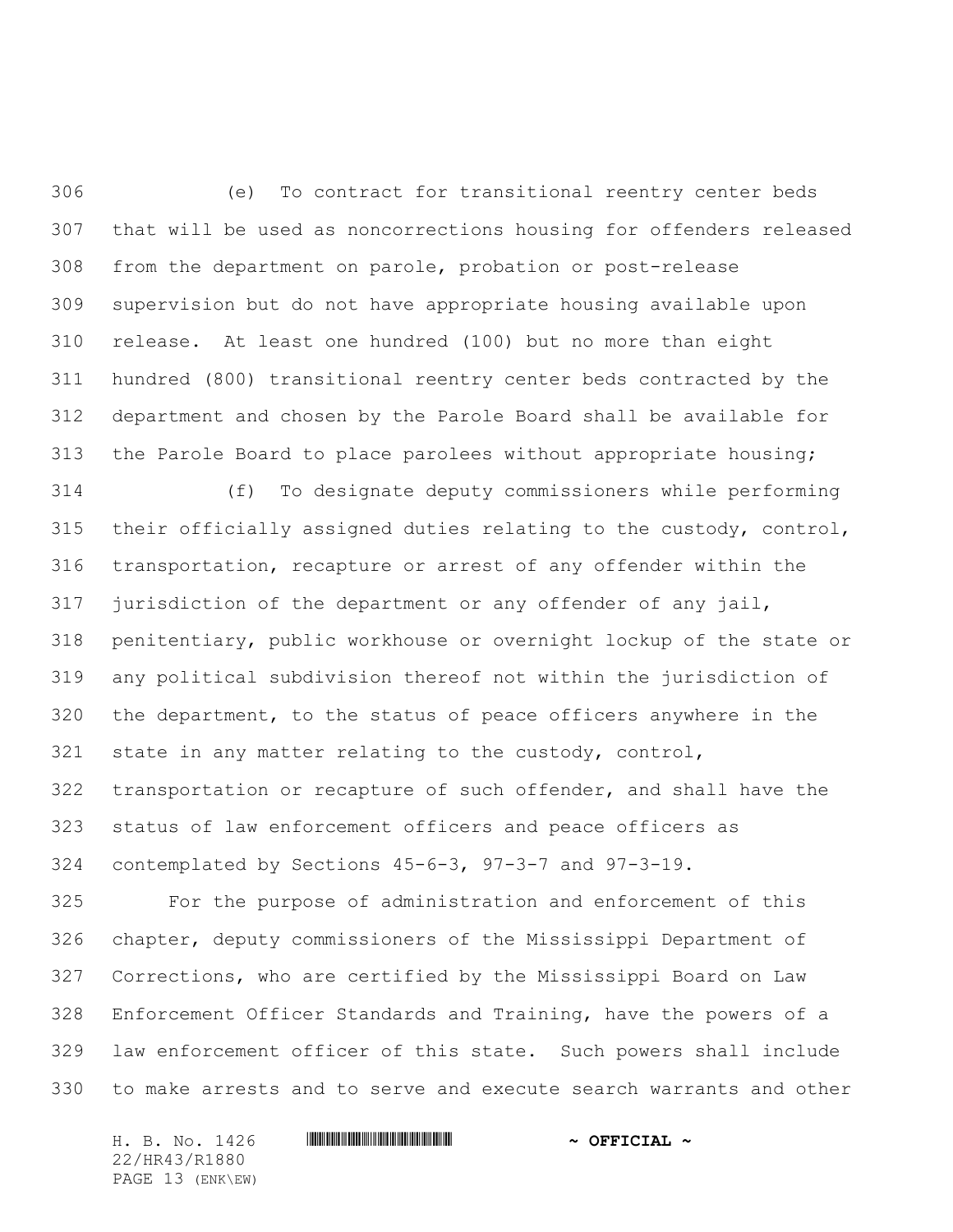valid legal process anywhere within the State of Mississippi while performing their officially assigned duties relating to the custody, control, transportation, recapture or arrest of any offender within the jurisdiction of the department or any offender of any jail, penitentiary, public workhouse or overnight lockup of the state or any political subdivision thereof not within the jurisdiction of the department in any matter relating to the custody, control, transportation or recapture of such

offender **\* \* \***;

 (g) To make an annual report to the Governor and the Legislature reflecting the activities of the department and make recommendations for improvement of the services to be performed by the department;

 (h) To cooperate fully with periodic independent internal investigations of the department and to file the report with the Governor and the Legislature; and

**\* \* \***

 ( **\* \* \***i) To perform such other duties necessary to effectively and efficiently carry out the purposes of the department as may be directed by the Governor.

 **SECTION 8.** Section 57-1-5, Mississippi Code of 1972, is amended as follows:

 57-1-5. (1) The Governor shall, with the advice and consent of the Senate, appoint an executive director who:

(a) Shall have at least a bachelor's degree, and

H. B. No. 1426 \*HR43/R1880\* **~ OFFICIAL ~** 22/HR43/R1880 PAGE 14 (ENK\EW)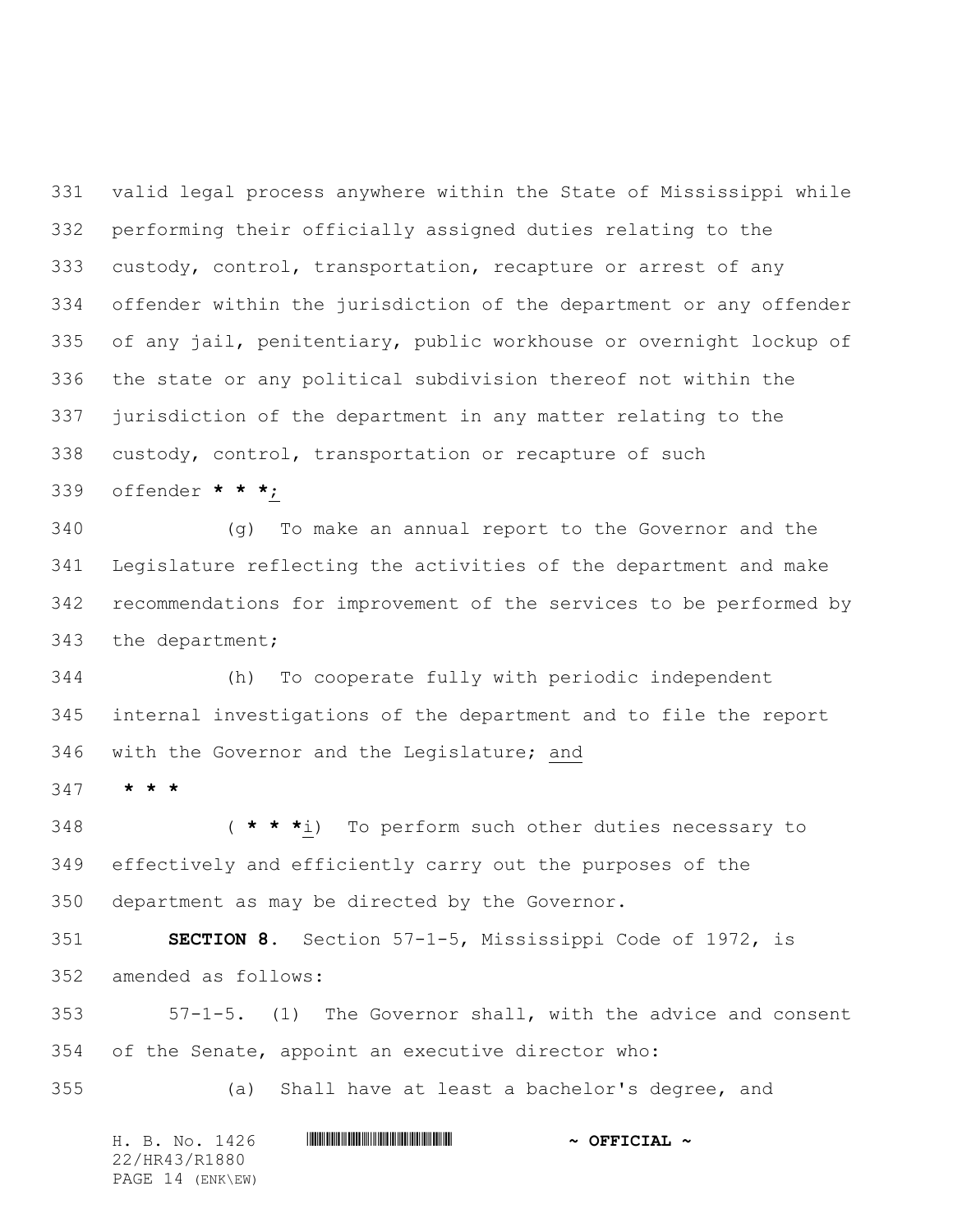(b) Shall be an experienced administrator and have at least five (5) years' experience in at least one (1) of the following areas:

(i) Industrial development, or

(ii) Economic development.

 (2) The executive director shall be the executive officer of the department in the execution of any and all provisions of this chapter, and his salary shall be fixed by the Governor.

 (3) The executive director shall have the following powers and duties:

 (a) To formulate the policy of the department regarding the economic and tourist development of the state.

 (b) To use and expend any funds from state, federal or private sources coming into the department for the purposes herein provided. State funds appropriated for the department shall be expended in accordance with the regulations governing the expenditures of other state funds.

 (c) To implement the duties assigned to the department and consistent with specific requirements of law, including, but not limited to:

 (i) Support services to include legal, finance, data processing, personnel, communications and advertising, purchasing and accounting;

(ii) Research and planning;

H. B. No. 1426 \*HR43/R1880\* **~ OFFICIAL ~** 22/HR43/R1880 PAGE 15 (ENK\EW)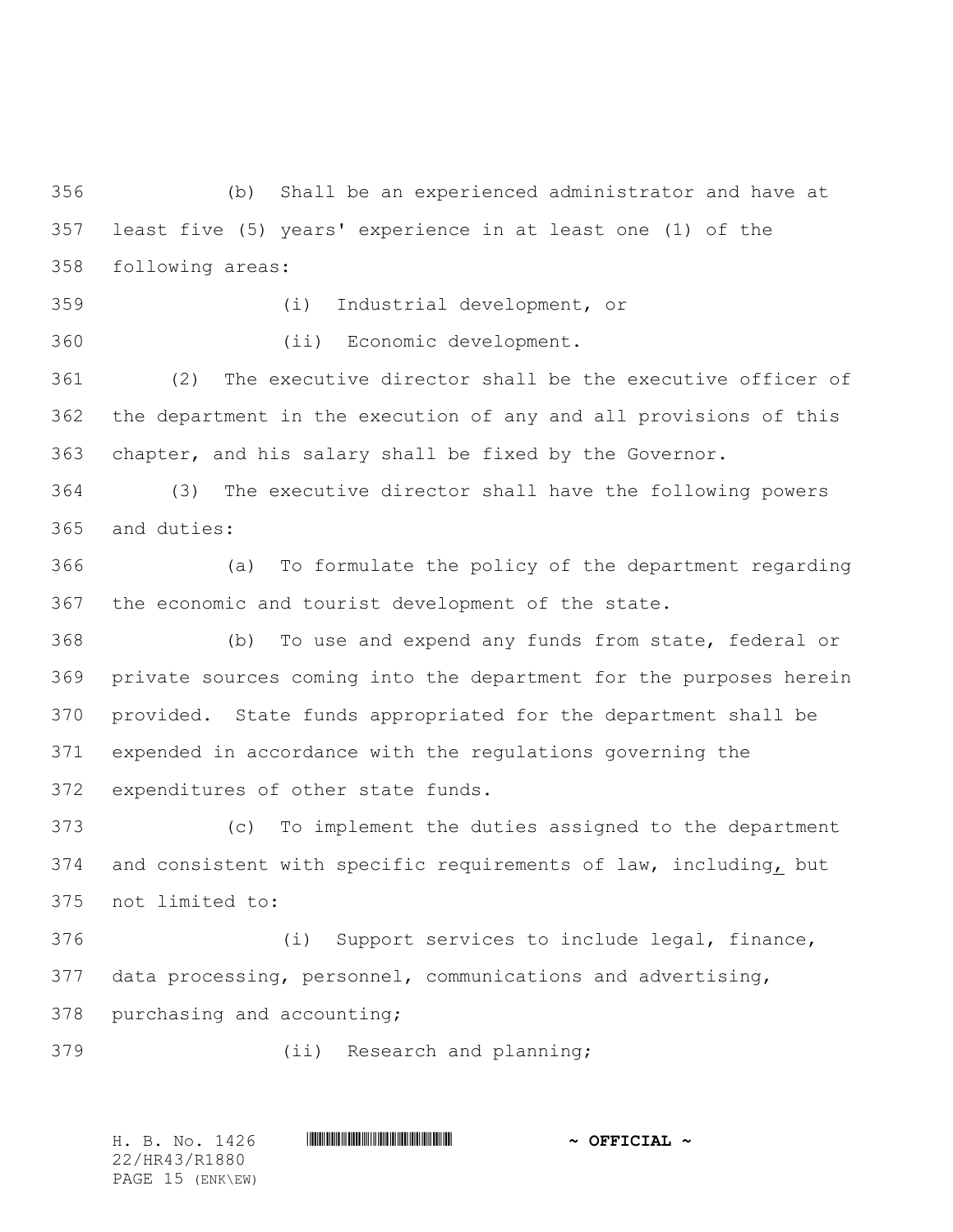(iv) Tourism, business travel, and film; (v) Programs and assistance for existing state business and industry; (vi) Recruiting new business and industry into the state; (vii) Fostering and promoting of entrepreneurship and the creation of new business in the state; (viii) Programs aimed at competing effectively in the international economy by increasing exports of state products and services and by promoting, developing and creating the conditions and programs that will bring about significant increases in investment in the state from other countries; (ix) Programs relating to the development of ports; (x) Such other areas as are within the jurisdiction and authority of the department and will foster and promote the economic development of this state; (xi) **\* \* \*** The positions of associate directors, deputy directors and bureau directors shall not be state service positions. **SECTION 9.** Section 65-1-2, Mississippi Code of 1972, is amended as follows:

(iii) Outreach, agency liaison and community

development;

H. B. No. 1426 \*HR43/R1880\* **~ OFFICIAL ~** 22/HR43/R1880 PAGE 16 (ENK\EW)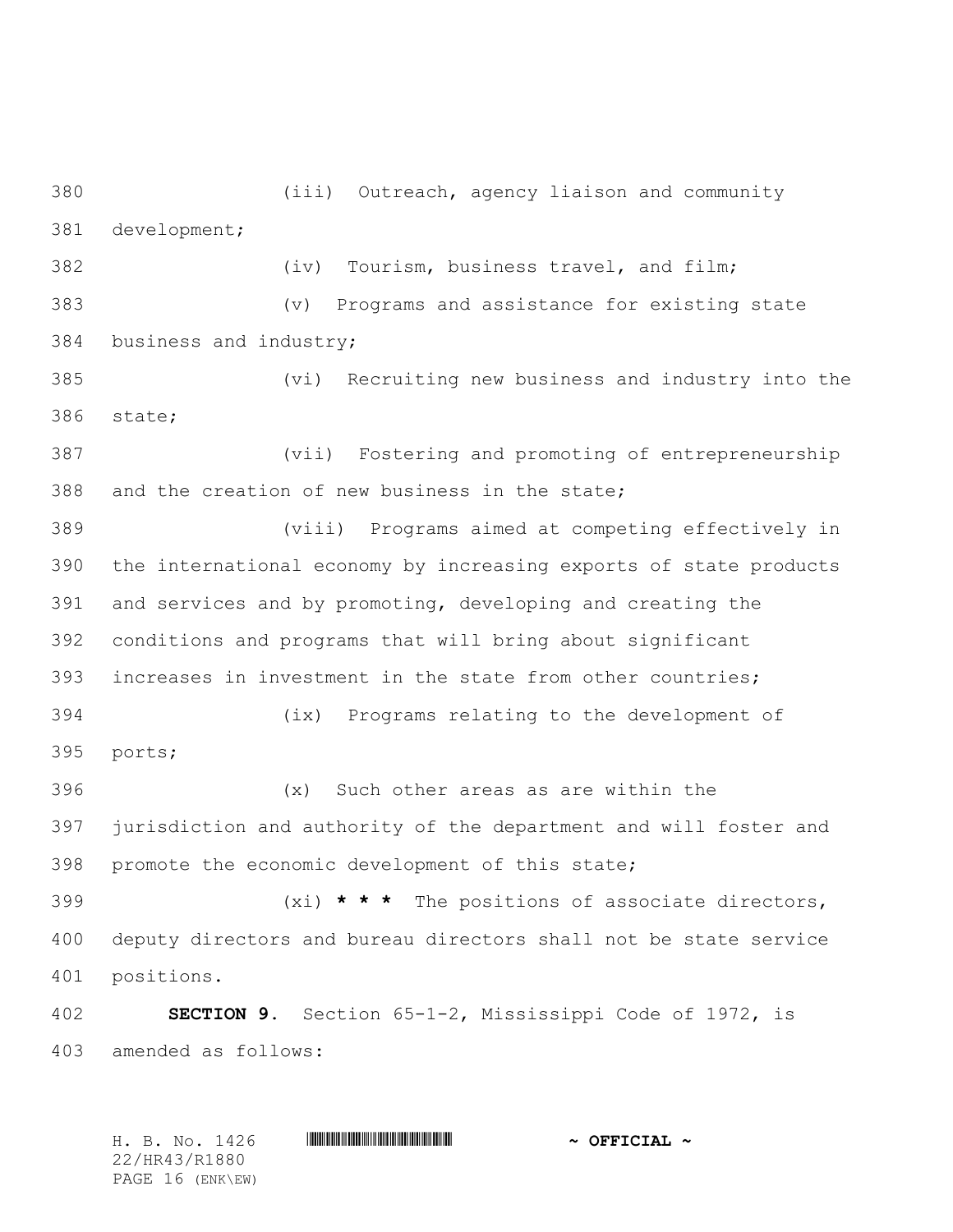65-1-2. (1) There is hereby created the Mississippi Department of Transportation, which shall include the following offices:

- (a) Office of Administrative Services.
- (b) Office of Highways.
- (c) Office of State Aid Road Construction.
- (d) Office of Intermodal Planning.
- (e) Office of Enforcement.

 (2) Each office shall be composed of such bureaus as deemed necessary by the executive director of the department.

 (3) The department is designated as the single state agency to receive and expend any funds made available by the United States Department of Transportation or any agency of the federal government for transportation purposes and to cooperate with federal, state, interstate and local agencies, organizations and persons performing activities relating to transportation. This subsection shall not apply to motor carrier safety assistance program funds made available by the federal government to the Public Service Commission.

 (4) The powers, duties and responsibilities of the State Highway Department with respect to the construction and maintenance of the state highway system are transferred to the Mississippi Department of Transportation.

22/HR43/R1880 PAGE 17 (ENK\EW)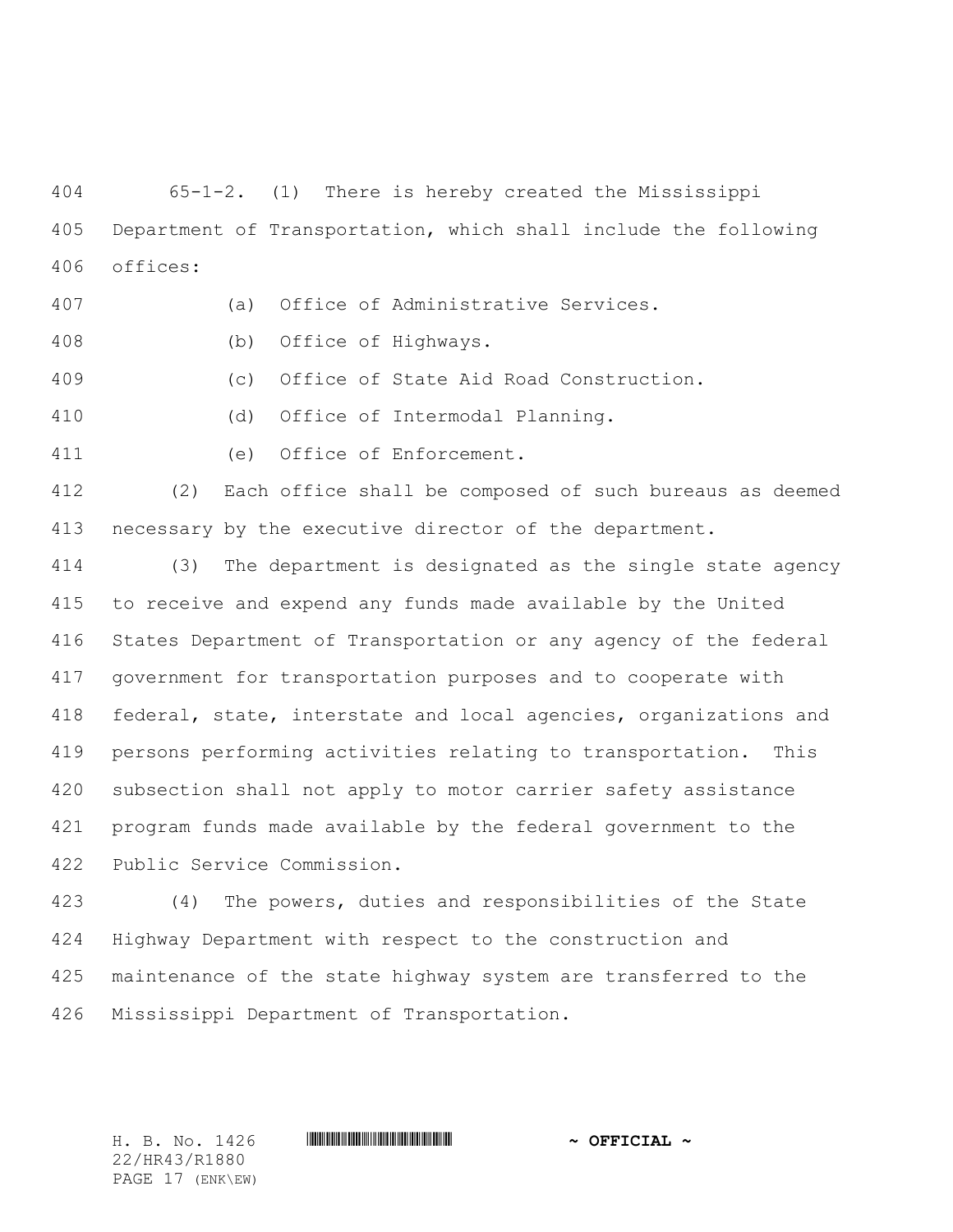(5) The powers, duties and responsibilities of the **\* \* \*** Mississippi Development Authority with respect to aeronautics are transferred to the Mississippi Department of Transportation.

 (6) The powers, duties and responsibilities of the State Tax Commission with respect to the weighing of motor vehicles along the highways of this state at inspection stations and by means of portable scales are transferred to the Mississippi Department of Transportation.

 (7) The powers, duties and responsibilities of the **\* \* \*** Mississippi Development Authority with respect to transportation matters, except with respect to ports, are transferred to the Mississippi Department of Transportation.

 (8) The powers, duties and responsibilities of the State Aid Engineer and the Office of State Aid Road Construction are transferred to the Mississippi Department of Transportation.

 (9) All powers, duties and responsibilities of the Public Service Commission with regard to railroads, except rate-making authority, are transferred to the Mississippi Department of Transportation. The Mississippi Transportation Commission may perform any act and issue any rule, regulation or order which the commission is permitted to do by the Federal Railroad Safety Act of 1970 (45 USCS et seq.). A copy of any new rule, regulation or order passed by the Mississippi Transportation Commission shall be furnished to members of the Transportation Committees of the Mississippi House of Representatives and the Mississippi Senate.

H. B. No. 1426 \*HR43/R1880\* **~ OFFICIAL ~** 22/HR43/R1880 PAGE 18 (ENK\EW)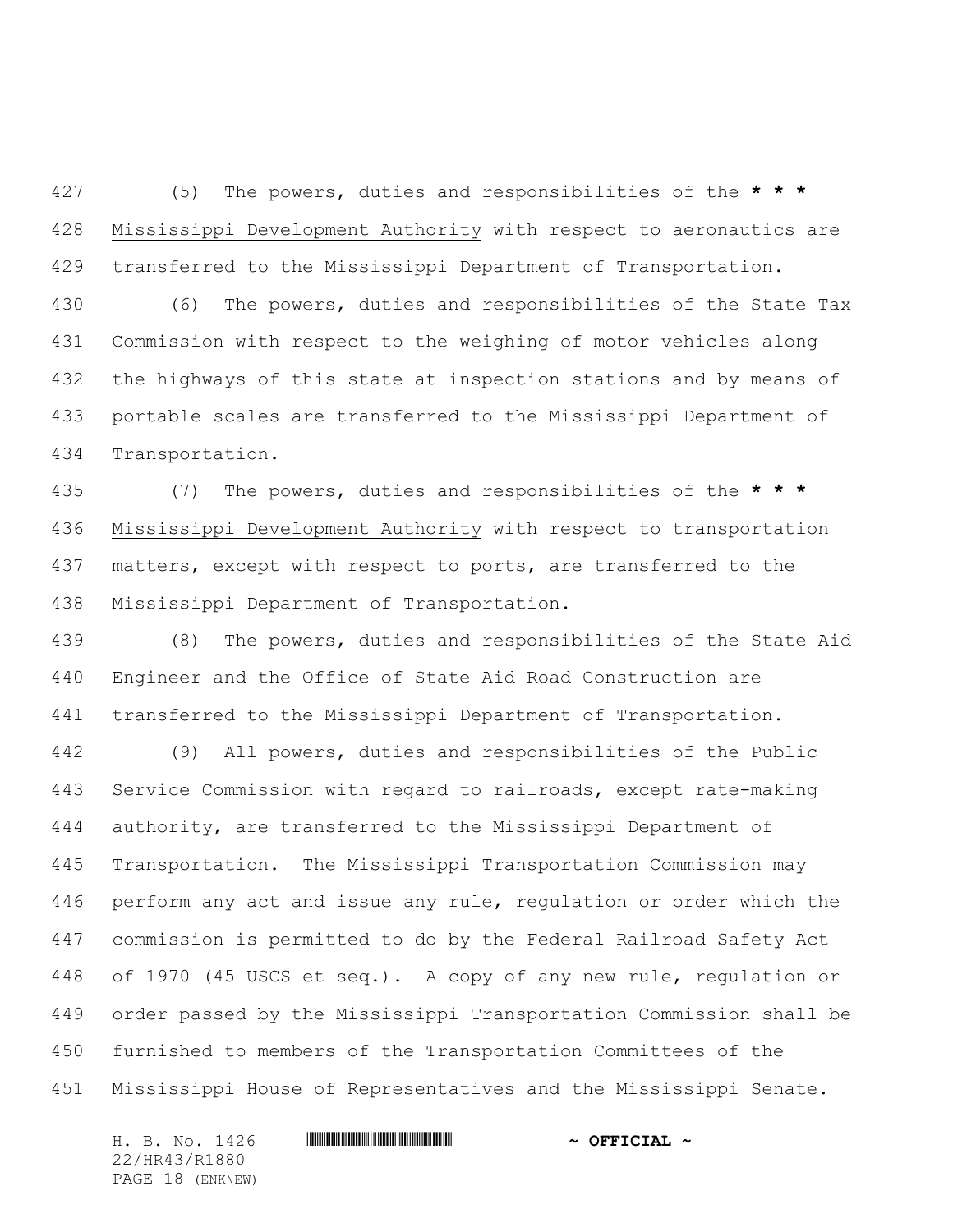Individuals, corporations or companies affected by the order, rule or regulation shall be notified in accordance with the Mississippi Administrative Procedures Law.

 (10) All records, personnel, property and unexpended balances of appropriations, allocation or other funds of all those agencies, boards, commissions, departments, offices, bureaus and divisions that are transferred by Chapter 496, Laws of 1992, shall be transferred to the Mississippi Department of Transportation. The transfer of segregated or special funds shall be made in such a manner that the relation between program and revenue source as provided by law shall be retained.

**\* \* \***

 **SECTION 10.** Section 81-1-69, Mississippi Code of 1972, is amended as follows:

 81-1-69. The **\* \* \*** salary of the commissioner **\* \* \*** shall be fixed by the **\* \* \*** Governor in conjunction with the State Compensation Plan, and shall be payable monthly out of the funds of the department.

 **SECTION 11.** Section 25-9-147, Mississippi Code of 1972, is amended as follows:

 25-9-147. The State Personnel Board shall review on an annual basis the variable compensation plan adopted by the Legislature at the regular session of 1981 and subsequently implemented by the State Personnel Board. Each state department or agency subject to the variable compensation plan shall prepare

H. B. No. 1426 \*HR43/R1880\* **~ OFFICIAL ~** 22/HR43/R1880 PAGE 19 (ENK\EW)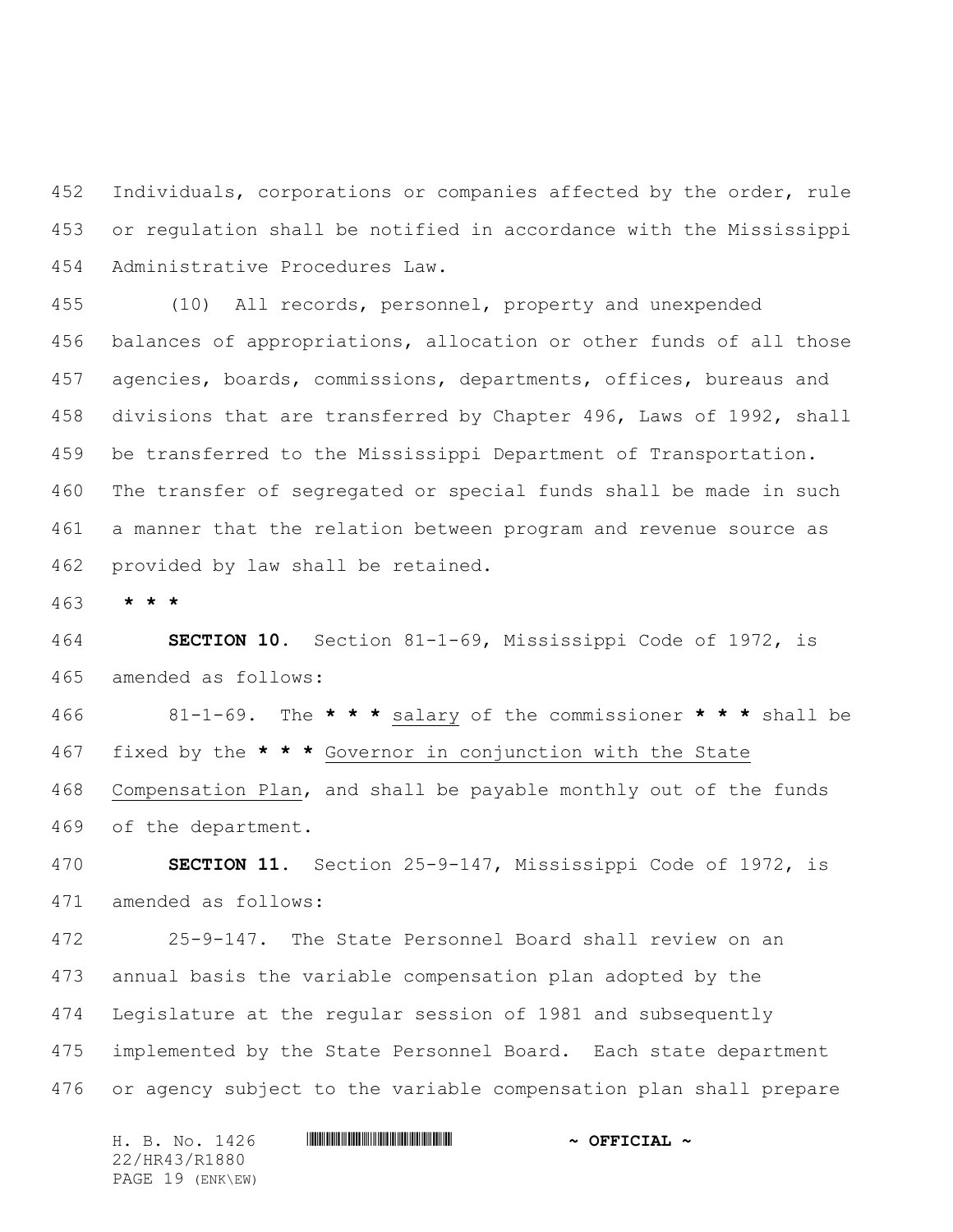an annual written report under the direction of the head of that department or agency outlining the impact which the plan has had on that department or agency during the preceding fiscal year. Such department or agency report shall be submitted to the State Personnel Board and shall become a part of the board's annual review of the variable compensation plan. After conducting its annual review of the plan and studying the report of each department or agency, the State Personnel Board shall prepare a written legislative report, to be submitted to the members of the Mississippi Legislature prior to January 1 of each year. This written report shall accurately reflect the effect of the variable compensation plan on the various departments or agencies subject to the plan. From and after July 1, 1985, the plan shall be named the "Colonel Guy Groff State Variable Compensation Plan." From and after July 1, 2022, the plan shall be named the "Colonel Guy Groff/Neville Kenning Variable Compensation Plan."

 **SECTION 12.** Section 25-3-34, Mississippi Code of 1972, which provides for education benchmark awards for appointive state and district officials, is hereby repealed.

 **SECTION 13.** Section 25-9-115, Mississippi Code of 1972, is brought forward as follows:

 25-9-115. From and after November 1, 2017, and every four (4) years thereafter, the State Personnel Board shall prepare a written report to the Legislature that examines, evaluates and recommends an adequate level of compensation for the justices of

H. B. No. 1426 **HR444 EXECUTE:**  $\sim$  OFFICIAL ~ 22/HR43/R1880

PAGE 20 (ENK\EW)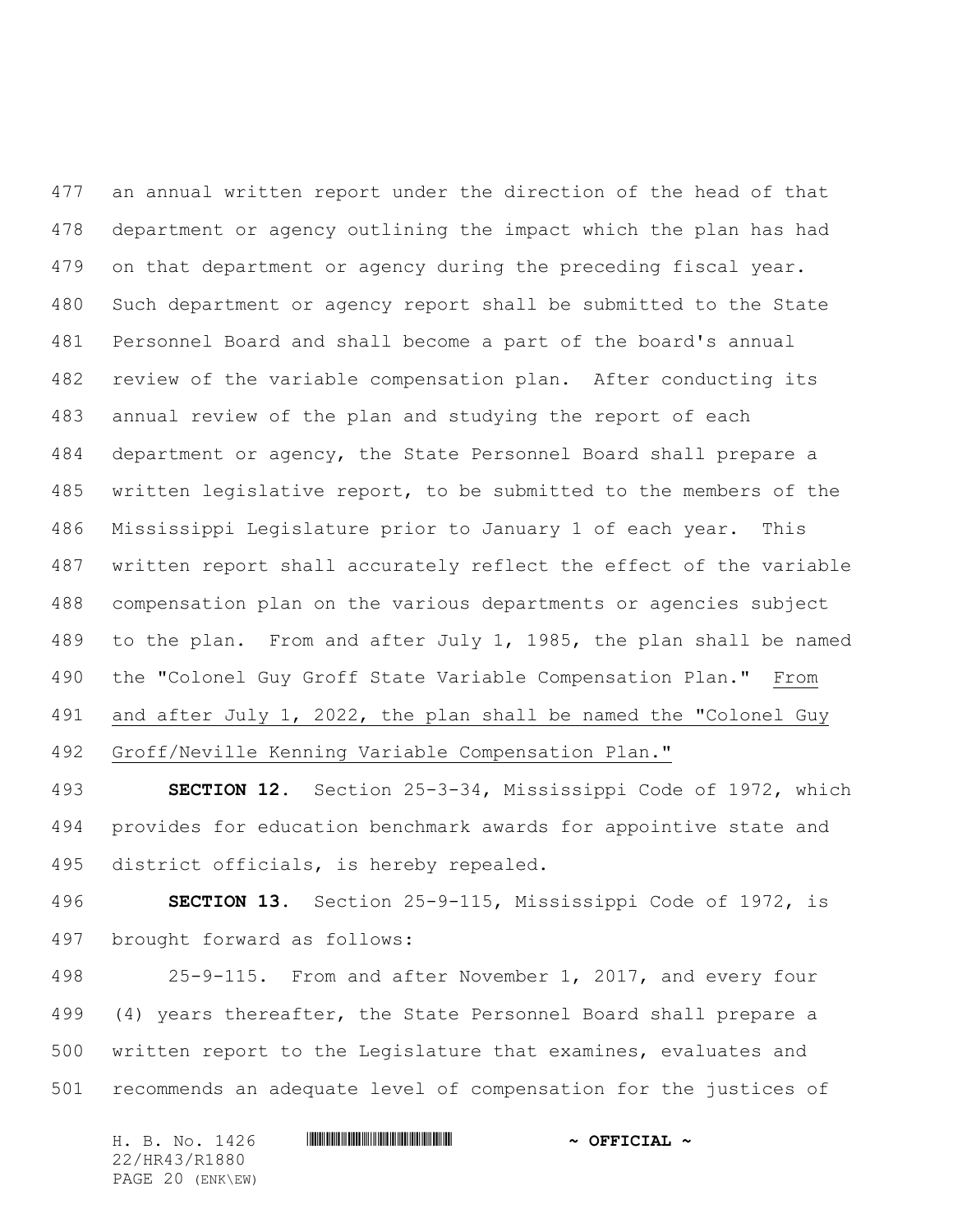the Supreme Court, the judges of the Court of Appeals, the judges of the chancery and circuit courts, the judges of the county courts, judicial staff attorneys, and law clerks. In preparing the report, the board shall consider all appropriate factors including, but not limited to, comparative judicial, judicial staff attorney, and law clerk salaries in neighboring states and in the Southeast as a whole; comparative judicial, judicial staff attorney, and law clerk salaries in the federal judiciary; salaries of comparable professionals in government, academia, 511 private law practice and the corporate sector; changes in public sector spending; rates of inflation; and the overall economic climate.

 **SECTION 14.** Section 65-9-9, Mississippi Code of 1972, is brought forward as follows:

 65-9-9. The State Aid Engineer shall be appointed by the Governor for a term of two (2) years, subject to removal pursuant to Section 25-9-101 et seq. by the Governor at any time; provided, however, upon the expiration of the term of the State Aid Engineer serving on July 1, 1985, the State Aid Engineer shall be appointed by the Governor for a term of four (4) years. The State Aid Engineer shall be a registered engineer with at least eight (8) years' experience as a county road or highway engineer and a thorough knowledge of rural road problems. He shall be paid a salary equal to that paid assistant chief engineers of the Mississippi Department of Transportation as established by the

H. B. No. 1426 **HR444 EXECUTE:**  $\sim$  OFFICIAL ~ 22/HR43/R1880 PAGE 21 (ENK\EW)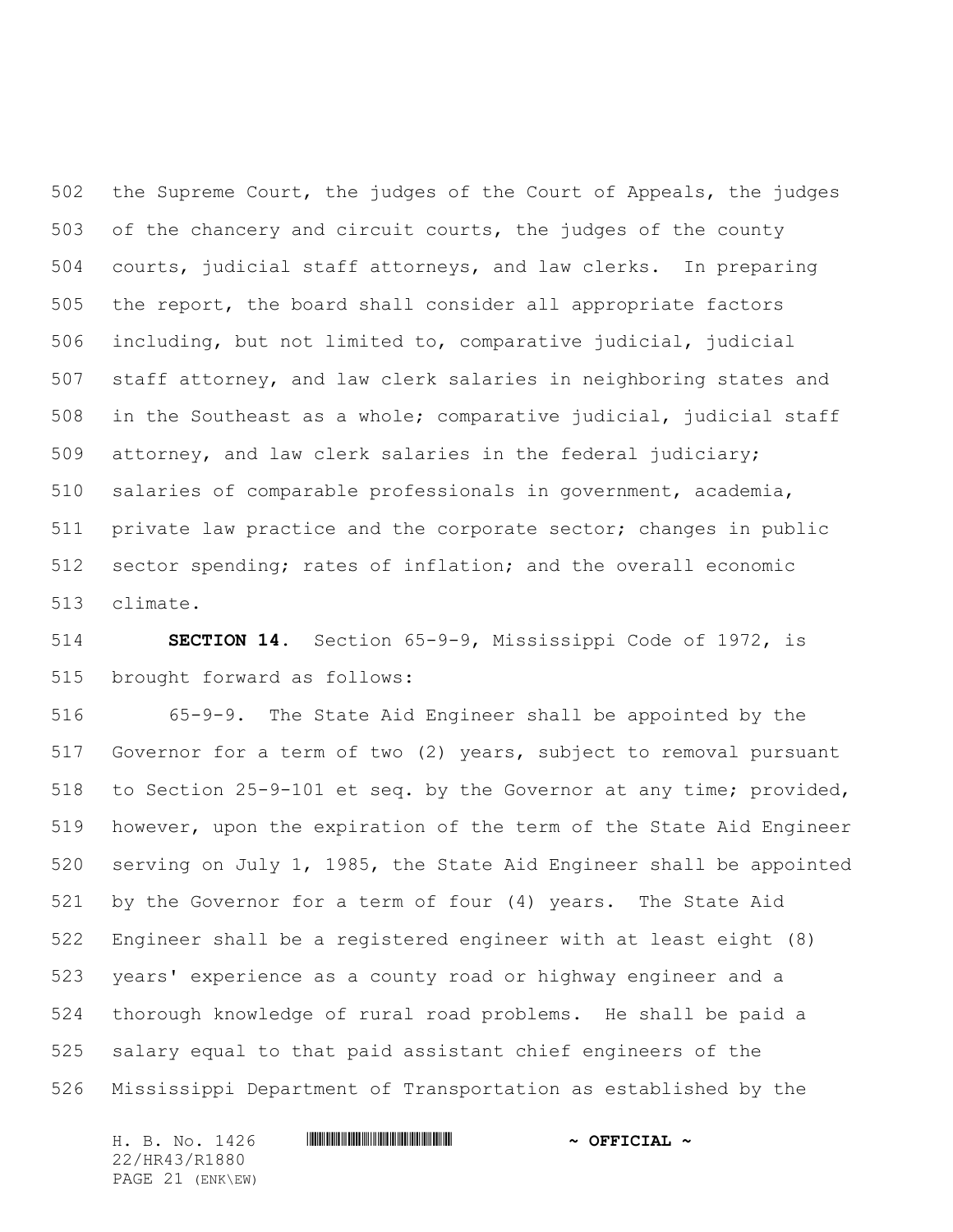department's personnel and merit system, plus travel expenses actually incurred by him in the discharge of his duties; and he shall, each month, make a detailed report to the Governor of such expenses. He shall be authorized to employ assistant state aid engineers, together with such other engineers, employees, and other assistants as may be necessary to carry out the terms of this chapter, all of whom may be removed at any time by the State Aid Engineer. The compensation of all such engineers, employees, and assistants shall be comparable to the salaries of like employees of the Mississippi Department of Transportation.

 The State Aid Engineer, before entering upon the discharge of his duties, shall give bond in the sum of Twenty-five Thousand Dollars (\$25,000.00) in some surety company authorized to do business in this state, which bond shall be conditioned for the faithful performance of his duties; and likewise each assistant state aid engineer shall give bond in the sum of Ten Thousand Dollars (\$10,000.00) conditioned for the faithful performance of his duties. The State Aid Engineer is hereby authorized to require other assistants who are charged with responsible duties to likewise give bond in amounts not to exceed Ten Thousand Dollars (\$10,000.00) each, conditioned for the faithful performance of their duties.

 The salaries of the State Aid Engineer and his assistants and of all other employees of the Office of State Aid Road Construction, and all other expenses incurred by the Office of

H. B. No. 1426 \*HR43/R1880\* **~ OFFICIAL ~** 22/HR43/R1880 PAGE 22 (ENK\EW)